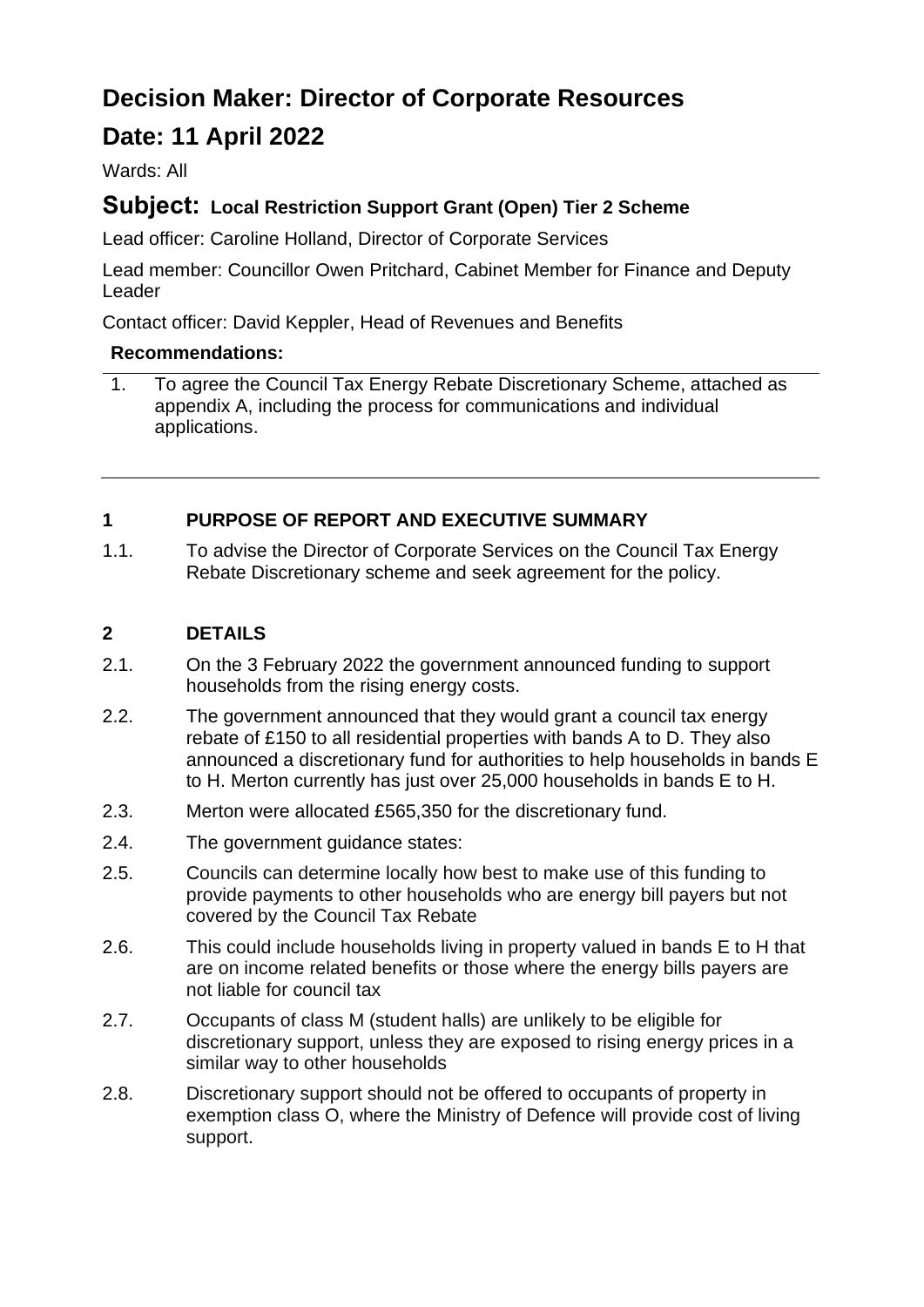- 2.9. Support from the Discretionary Fund does not have to be provided in relation to the position on 1 April 2022, but councils should take all reasonable steps to ensure they are not providing additional support to an individual from a household that has already received a payment under the Council Tax Rebate
- 2.10. Support from the Discretionary Fund should consist of no more than £150 per household. Councils should undertake pre-payment checks before providing support from the Discretionary Fund.
- 2.11. Allocations from the discretionary fund should be spent by 30 November 2022. Any remaining funding will be required to be repaid to government
- 2.12. There are a number of categories available to provide support. The general consensus across London is to help households in receipt of council tax support living in band E to H properties.
- 2.13. Merton's criteria is detailed below:
	- Households in receipt of council tax support and in bands E to H £150 (approximately 3,500)
	- Households with new council tax support claims for the period 1 April 2022 to 30 June 2022 who have not previously received the rebate, bands A to H £150. – (estimate to be 350)
	- Households where pensioners are liable in bands E to H based on number of applicants (it is not known how many there are in the borough).
- 2.14. The timeframe for roll out of the scheme cannot be determined until the new software is received and it's established if both the main scheme (bands A to D) and the discretionary scheme can be administered at the same time.
- 2.15. If the schemes can be administered at the same time then roll out of the scheme will commence in mid-May. It will commence with households in receipt of council tax support.
- 2.16. Households where pensioners are liable in bands E to H will have a specific application window of 3 months. It will not be possible to determine the level of rebate until all applications have been received.
- 2.17. Households where new council tax support claims have been received will go live in mid-July.
- 2.18. One of the challenges will be to get all eligible households to claim their rebate. This will apply to both the main scheme and discretionary scheme. It is expected that in excess of 30,000 applications could be made for both schemes.
- 2.19. Although a completed online application will be required alternative options are being investigated to ensure that all eligible residents will be able to apply or register and no one is digitally excluded.
- 2.20. Assisted applications will be available over the phone and face to face. External organisations are being consulted on how we can engage with all eligible residents and support applications.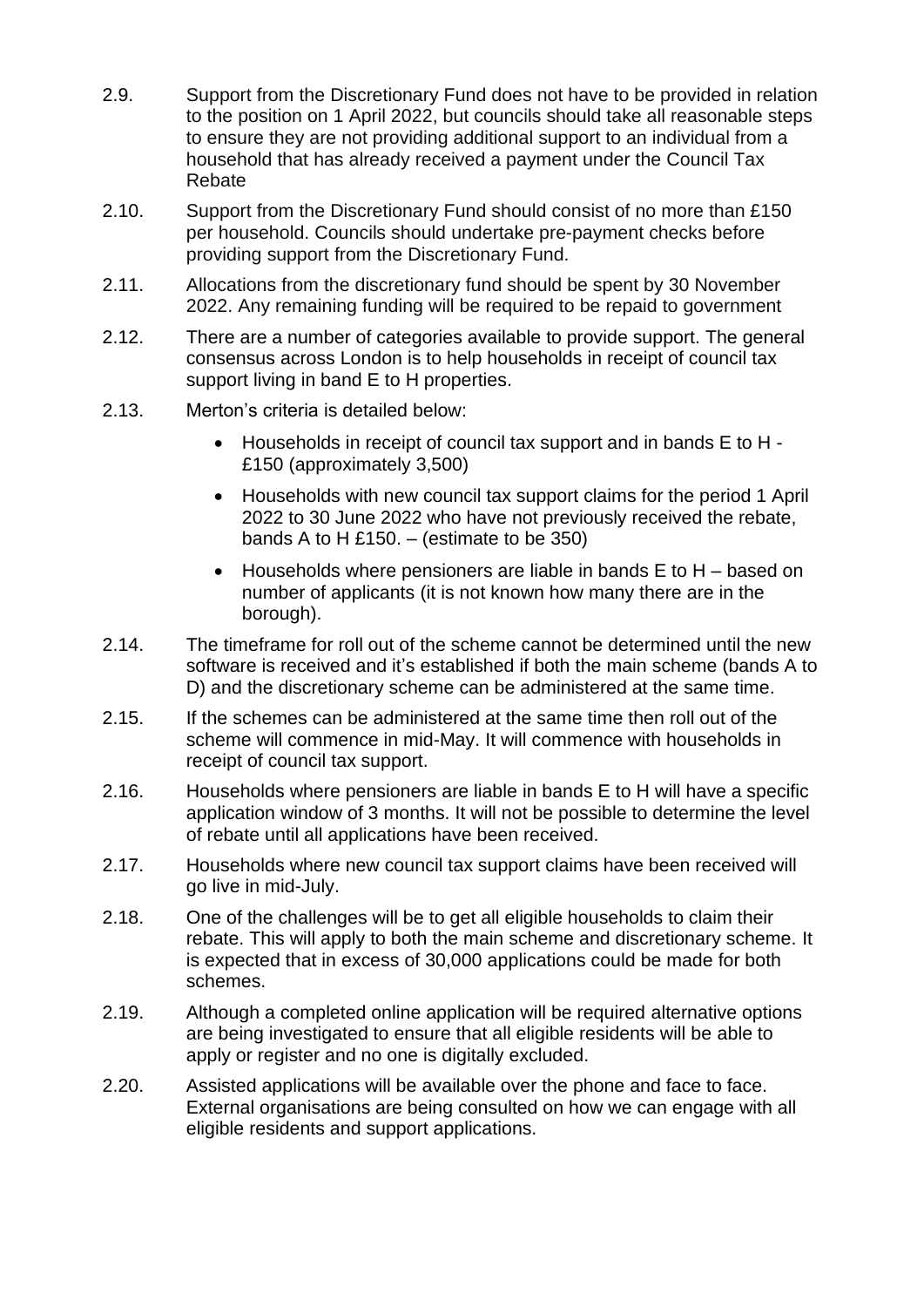- 2.21. Communication for the scheme will be key. Direct communication to qualifying households will be possible for two of the three categories above. This will be in the form of email or letter. As we do not know if households are pensioners or not more generic communication will be required.
- 2.22. It is likely that additional resource will be required to help with contacting households and assisting with completing applications.
- 2.23. The scheme will be administered by the Revenues and Benefits team on behalf of the Director of Corporate Services.

### **3 ALTERNATIVE OPTIONS**

3.1. The Council could select other priorities. The discretionary funding is limited and the Council is unable to help all residents that require assistance

### **4 CONSULTATION UNDERTAKEN OR PROPOSED**

4.1. None for this scheme.

#### **5 TIMETABLE**

| <b>Task</b>                             | <b>Time frame</b>  |
|-----------------------------------------|--------------------|
| Director of Corporate Services decision | 11 April 2022      |
| Call in period ends                     | 14 April 2022      |
| Software due                            | 8 April 2022       |
| Testing of software and web form        | 8 to 29 April 2022 |
| Communications campaign starts          | 17 May 2022        |
| Targeted letters to residents           | 17 May 2022        |
| Applications go live                    | 17 May 2022        |
| Review of applications start            | 17 May to 30       |
|                                         | September 2022     |
| Commence payments                       | 17 May 2022        |

#### **6 FINANCIAL, RESOURCE AND PROPERTY IMPLICATIONS**

- 6.1. The council will receive £565,350 in funding for the grants
- 6.2. The council's software supplier for the council tax system will provide an enhancement to enable, integrated web form, document management system and award and payment of rebate. The cost of this suite is £7,116.
- 6.3. Staffing levels to administer the scheme will come from existing resource although additional staff will be required to assist residents where their details are not known or cannot access the web form. This will be funded from the new burdens funding, although the quantum has not been confirmed for this scheme as yet.